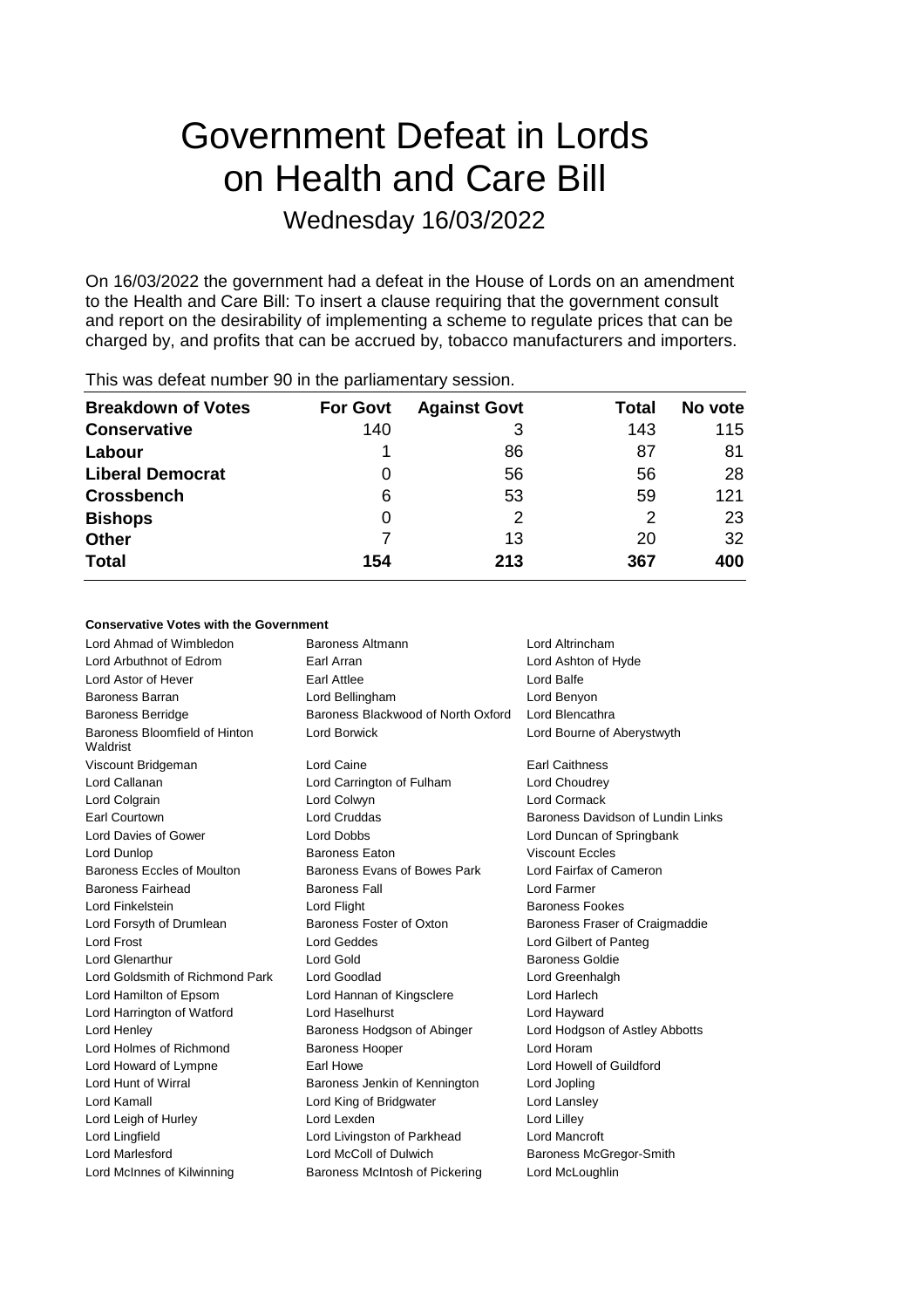| <b>Baroness Meyer</b>                   | Baroness Morgan of Cotes      | Lord Moylan                      |
|-----------------------------------------|-------------------------------|----------------------------------|
| Lord Naseby                             | Baroness Neville-Rolfe        | <b>Baroness Newlove</b>          |
| Baroness Nicholson of Winterbourne      | <b>Baroness Noakes</b>        | Lord Northbrook                  |
| Lord Norton of Louth                    | Lord Offord of Garvel         | Lord Parkinson of Whitley Bay    |
| Lord Patten                             | Baroness Penn                 | <b>Baroness Pidding</b>          |
| Lord Popat                              | Baroness Redfern              | Lord Risby                       |
| Lord Robathan                           | <b>Baroness Rock</b>          | Baroness Sanderson of Welton     |
| Lord Sandhurst                          | Lord Sarfraz                  | Lord Sassoon                     |
| Baroness Scott of Bybrook               | Lord Selkirk of Douglas       | Baroness Shackleton of Belgravia |
| Lord Sharpe of Epsom                    | Lord Sheikh                   | Lord Sherbourne of Didsbury      |
| Lord Smith of Hindhead                  | Lord Stewart of Dirleton      | Baroness Stowell of Beeston      |
| Lord Strathclyde                        | Baroness Sugg                 | Lord Suri                        |
| Lord Trefgarne                          | Viscount Trenchard            | Lord True                        |
| Lord Vaizey of Didcot                   | Baroness Vere of Norbiton     | Lord Vinson                      |
| Lord Wasserman                          | Lord Wei                      | Lord Wharton of Yarm             |
| Lord Whitby                             | Baroness Williams of Trafford | Lord Wolfson of Tredegar         |
| Baroness Wyld                           | Viscount Younger of Leckie    |                                  |
| Associated Material and the Association |                               |                                  |

**Conservative Votes against the Government**

**Labour Votes with the Government** Lord Davies of Stamford

#### **Labour Votes against the Government**

Baroness Armstrong of Hill Top Lord Bach Lord Berkeley Baroness Blower **Lord Blunkett** Lord Bradley Lord Brooke of Alverthorpe Lord Browne of Ladyton Baroness Bryan of Partick Lord Campbell-Savours Lord Cashman Baroness Chakrabarti Viscount Chandos Lord Clark of Windermere Lord Collins of Highbury Baroness Corston Baroness Crawley Lord Cunningham of Felling Lord Davidson of Glen Clova Lord Davies of Brixton Lord Dubs Lord Elder Lord Faulkner of Worcester Lord Foulkes of Cumnock Baroness Gale Lord Grantchester Lord Grocott Lord Hain Viscount Hanworth Lord Harris of Haringey Baroness Hayman of Ullock Baroness Hayter of Kentish Town Baroness Healy of Primrose Hill Lord Hendy Baroness Henig Lord Howarth of Newport Lord Hunt of Kings Heath Lord Hutton of Furness **Baroness Jones of Whitchurch** Lord Kennedy of Southwark Lord Khan of Burnley Baroness Lawrence of Clarendon Lord Lennie Lord Liddle Baroness Lister of Burtersett Baroness Mallalieu Lord Maxton Lord McAvoy Baroness McIntosh of Hudnall Baroness Merron Communication Lord Morgan Baroness Morris of Yardley Lord Murphy of Torfaen Lord Pendry Baroness Pitkeathley Baroness Prosser Lord Reid of Cardowan Baroness Ritchie of Downpatrick Lord Rooker Lord Rosser Baroness Royall of Blaisdon Lord Sawyer Lord Sikka Baroness Smith of Basildon Lord Snape Viscount Stansgate Lord Stevenson of Balmacara Baroness Taylor of Bolton Baroness Thornton Lord Tomlinson Lord Touhig Lord Tunnicliffe Lord Turnberg Lord Watson of Invergowrie Lord Watts Lord West of Spithead **Baroness Wheeler** Baroness Wheeler **Baroness Whitaker** Lord Whitty Baroness Wilcox of Newport Lord Winston Lord Woodley **Baroness Young of Old Scone** 

Lord Adonis Lord Anderson of Swansea Baroness Andrews

Lord Bethell **Lord Kirkhope of Harrogate** Lord Young of Cookham

#### **Liberal Democrat Votes with the Government**

| Liberal Democrat Votes against the Government |                     |
|-----------------------------------------------|---------------------|
| Lord Alderdice                                | Lord Allan of Halla |
|                                               |                     |

Baroness Barker **Communist Baroness Barker Lord Beith** Barchess Benjamin Baroness Bonham-Carter of Yarnbury Baroness Brinton **Lack Constants Constants Constants** Lord Burnett

m Baroness Bakewell of Hardington Mandeville